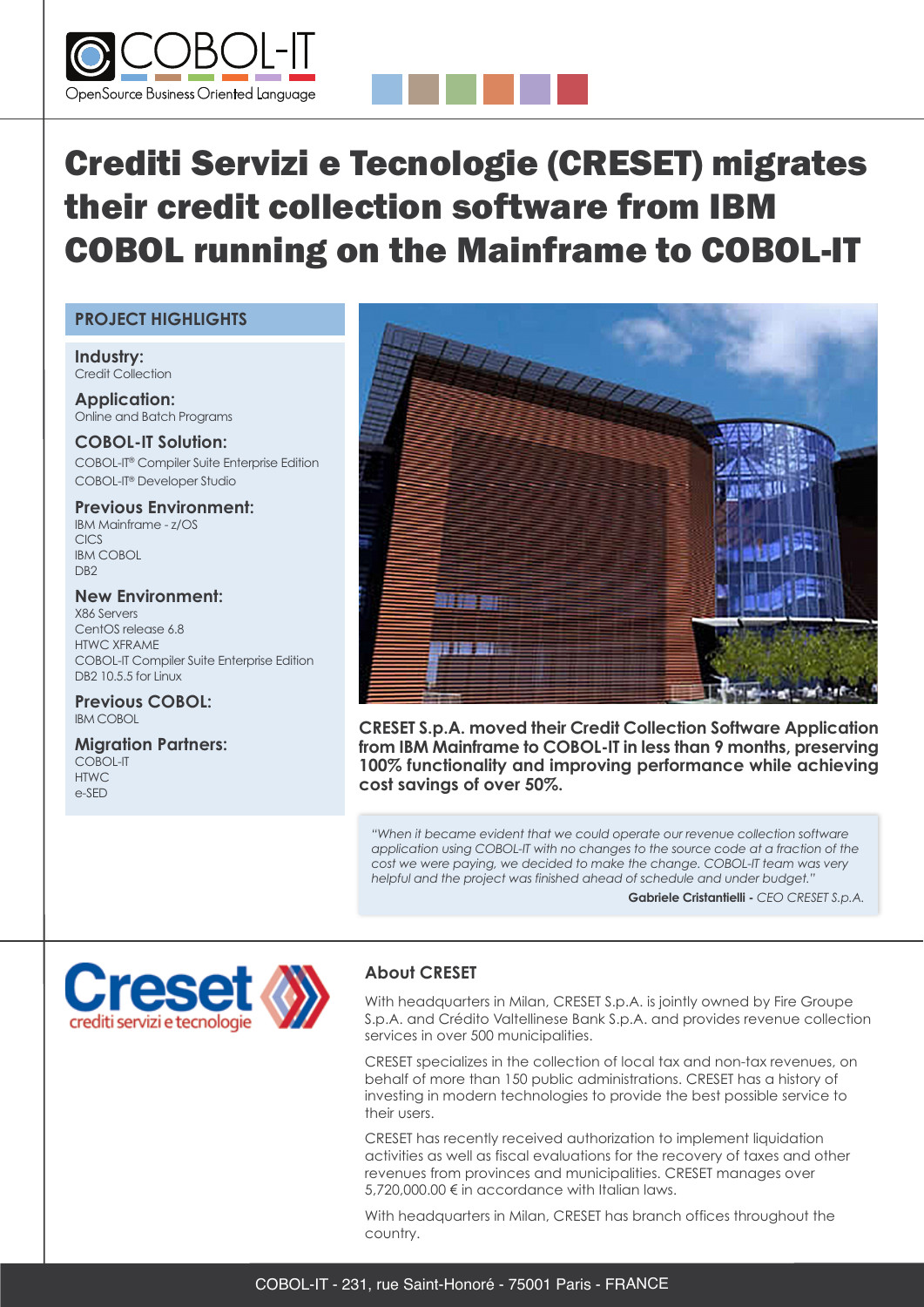



#### **The CRESET ASER Software Application**

The CRESET software application (ASER under e-SED trademark) is designed to manage revenue collections, produce collection alerts, manage inversions and provide reporting functions. The ASER software application is aligned with laws pertaining to tax collection and debt collection, providing a framework for classifying the status of the revenue collection and the steps being taken to achieve a successful revenue collection from a delinquent account. The software is designed to balance the rights of the debtor with the rights of the collection agency and provide reports which can be used to evaluate the status of debt collections underway.

The ASER software application was originally developed on an IBM Mainframe using IBM COBOL and had never been migrated to Open Systems. CRESET required a re-hosting of their Mainframe application, in which the software maintained its functionality, with minimum modifications to the source code.

Using HTWC's XFRAME Technologies, 3300 modules were migrated and close to 2400 DB2 tables. The ASER application includes online programs, calling COBOL programs and batch programs, all of which consist of multiple modules. The ASER application used both VSAM indexed files and DB2 databases on the Mainframe.

In Open Systems, the CICS subsystem is emulated by HTWC's XFRAME technologies, the Mainframe DB2 databases were move to DB2 LUW.

The ASER application is maintained by a team of developers and IT personnel using HTWC and COBOL-IT Suite tools. The software is used inhouse and deployed to over 250 municipalities.

### **The Decision to use COBOL-IT**

After reviewing the costs projected for continuing to host their revenue collection software application on the Mainframe, CRESET recognized that they needed to consider lower cost alternatives. Requirements included ease of migration, high performance and interoperability with all the elements in their Solution Stack. Using HTWC XFRAME technologies, COBOL-IT provided the best solution at the best possible price.

CRESET was introduced to COBOL-IT by COBOL-Italy with HTWC technologies.

The integration of COBOL-IT with the XFRAME technologies guaranteed a very high level of compatibility and a low-risk migration. COBOL-IT's subscription-based pricing, high performance and interoperability were all important differentiators.



#### **The Challenges**

The challenges included transitioning hardware from the Mainframe to Enterprise Linux, the data migration from Mainframe DB2 to DB2 LUW, the migration of JCL to Linux scripts, the mapping of IBM COBOL options to COBOL-IT compiler flags and runtime environment variables.

HTWC technologies are designed to ease the migration of CICS applications to HTWC XFRAME using COBOL-IT. COBOL-IT is certified with the HTWC XFRAME toolset, so there were no difficulties with this aspect of the Migration.

HTWC personnel handled all of the challenges, with the help of e-SED, one of their preferred Migration Partners. COBOL-IT personnel were highly responsive and there were no unexpected technical challenges.